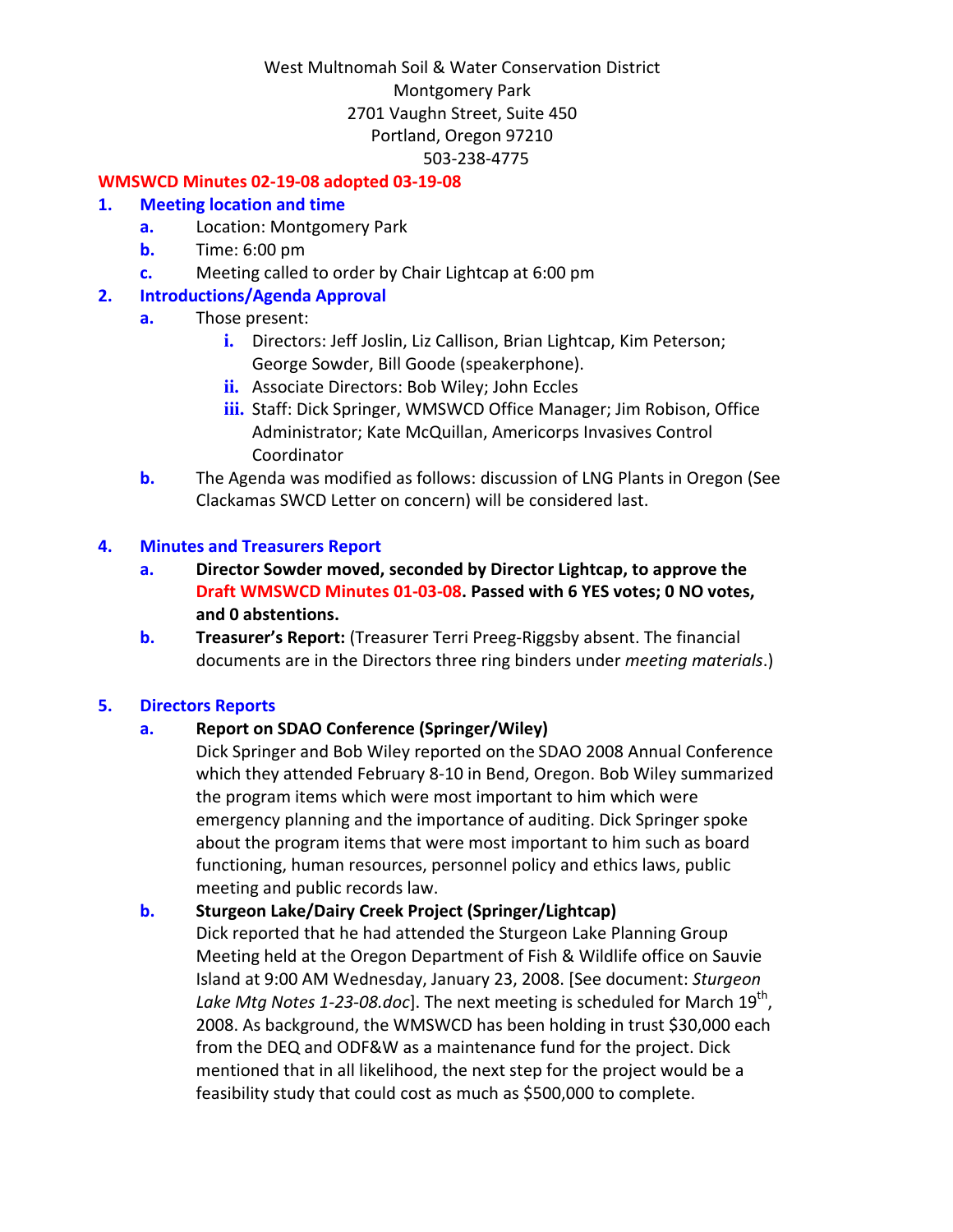Director Lightcap proposed that the WMSWCD 'prime the pump' and to demonstrate the commitment and seriousness of this project to WMSWCD by providing seed money of \$100,000 for the feasibility study. He also reiterated that it was of the utmost importance for ODF&W to move to the center and take the lead in the process of organizing and promoting the Sturgeon Lake/Dairy Creek Restoration Project. Dick Springer said that ODF&W needs to ask for funds and time for this project in its current budget process and recommended that the Board track ODFW's budget process for '09 ‐'11 and to consider participating in the public meetings scheduled later this spring.

**Director Lightcap made a motion, seconded by Director Joslin, to have Dick Springer draft a letter to Roy Elicker outlining WMSWCD concerns and urging ODF&W engagement. [Board approves the creation of a Draft Letter by Dick Springer.]**

- **c. AmeriCorps updates.** Kate McQuillan gave an update to the Board on her current projects relating to invasive species/weed control; this included: initiating landowner ID mapping; article in *The SW Community Connection* newsletter/newspaper; membership on the Tryon Creek Watershed Council Stewardship Committee; Weed ID on Sauvie Island; and backyard habitat erosion control and re‐vegetation education.
- **d. Director Lightcap** noted that Dick and he had met a week earlier and they had reviewed the tasks that Dick felt were important and that need attention prior to his performance review. He said he would get the document to the Board for review and comment.
- **e. John Eccles** reported that Tom Taylor had had a serious accident but was recovering but he was uncertain of the level of his participation in the future in the RAP Camp Video Project. He also reported that the submission date of the Grant Proposal to the Spirit Mountain Community Fund was March 15, 2008. He said that to prepare and modify the grant would take 4 to 5 days work and should include provision for diversity since this was of primary importance to Spirit Mountain.
- **f. Director Joslin** reported on the Esco permit for expanding their landfill on Sauvie Island.
- **g. Jim Robison** reported that the S.I. Drainage Improvement Company funds for their hydrological study.
- **6. Old Business**

## **7. New Business**

**a. Election of Officers**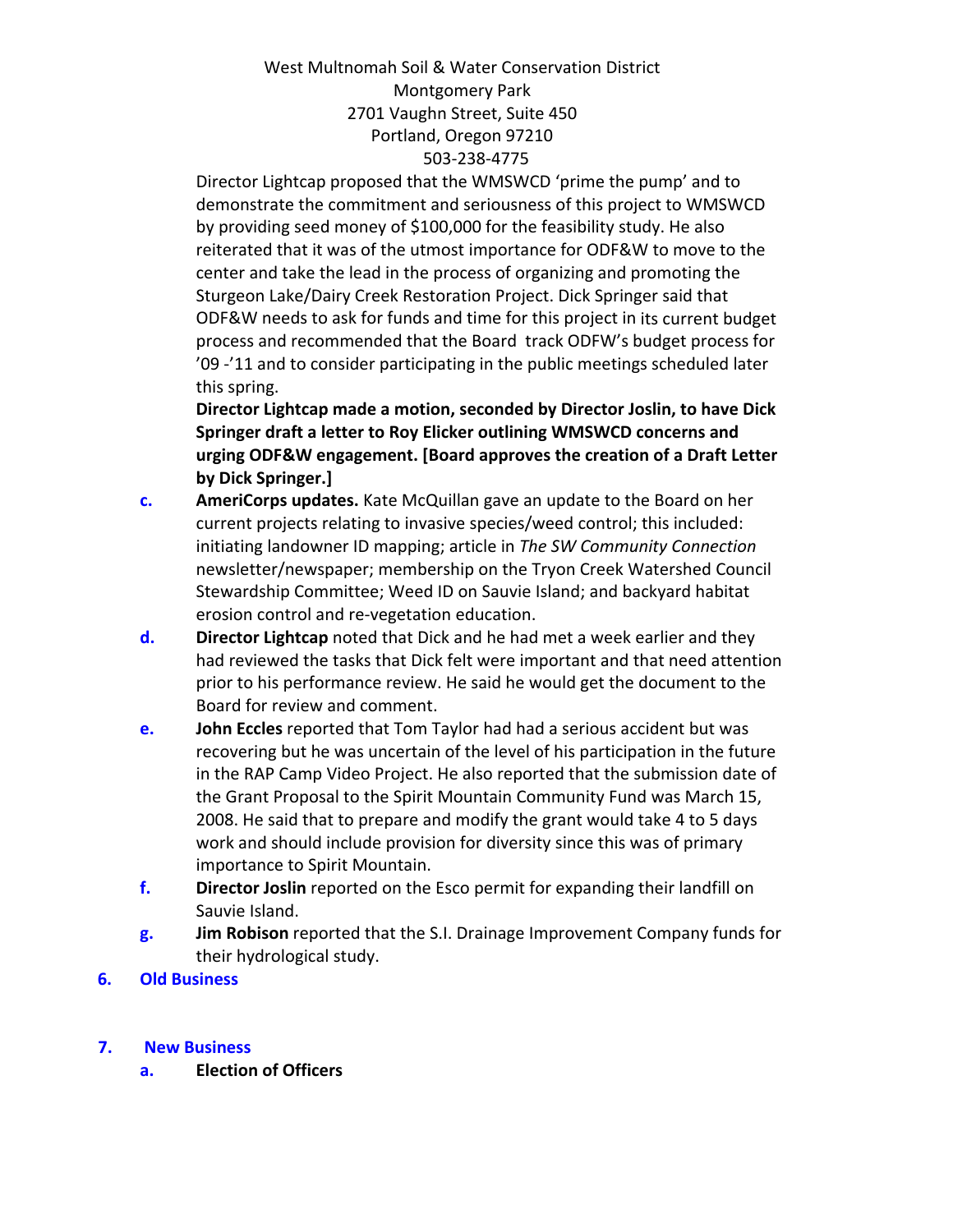**Director Sowder moved the slate of Officers be Director Lightcap for Chair, Director Joslin for Vice‐Chair, Director Terri Preeg‐Riggsby for Treasurer, and Director Sowder for Secretary. Director Lightcap seconded. The motion passed with Directors Peterson, Sowder, Lightcap, and Joslin voting YES; and Directors Callison and Goode voting NO.** 

## **b. Budget Committee Appointments**

Jim Robison informed the Board that for the three positions needed to be filled on the Budget Committee He noted that WMSWCD has five applicants, all of whom applied last year, two of whom are currently on the Budget Committee and willing to continue. They are Jeffrey Kee and Edward Woods. Barbara Scot, Moses Ross, and Karin Hunt all applied last year and are willing to be considered for appointment this year.

### **The results of the Board vote were:**

**Karin Hunt 4; Jeffrey Kee 6; Edward Wood 4; Barbara Scot 2; and Moses Ross 1.** 

Karin Hunt, Jeffrey Kee, and Edward Wood were elected to the Budget Committee. Tom Calabrese, Karen Garber, Jane Hartline, and Josh Townsley will continue.

**c. Registered Agent** [Notice of Designation of Special District Registered Office and Registered Agent" form]

**Director Sowder made a motion, seconded by Director Joslin, to designate Dick Springer as the WMSWCD Register Agent. Passed with 6 YES votes (unanimous).**

**d. Insurance Liability Coverage**

**Director Joslin made a motion, seconded by Director Callison to increase WMSWCD insurance liability coverage to \$5,000,000. Passed with 6 YES votes (unanimous).** Note: this will require a \$200/year premium increase)

# **e. Credit Card Policy.**

[See: *A RESOLUTION ADOPTING Charge Card Polices\_tpr.doc*] Director Goode and the Board agreed on modifications to the draft resolution. [See: document: *A RESOLUTION ADOPTING Charge Card Polices‐final.doc* for changes].

**Director Joslin made a motion, seconded by Director Goode, to approve A RESOLUTION ADOPTING Charge Card Polices\_tpr.doc as amended. Passed with 4 yes votes: Lightcap, Sowder, Joslin, Goode; and 2 NO votes: Peterson, and "Callison.**

## **f. OACD Dues Policy**

[See document: OACD Proposed Dues Schedule.] Dick Springer recommended Option #2 for \$3,200. The Board discussed the three options.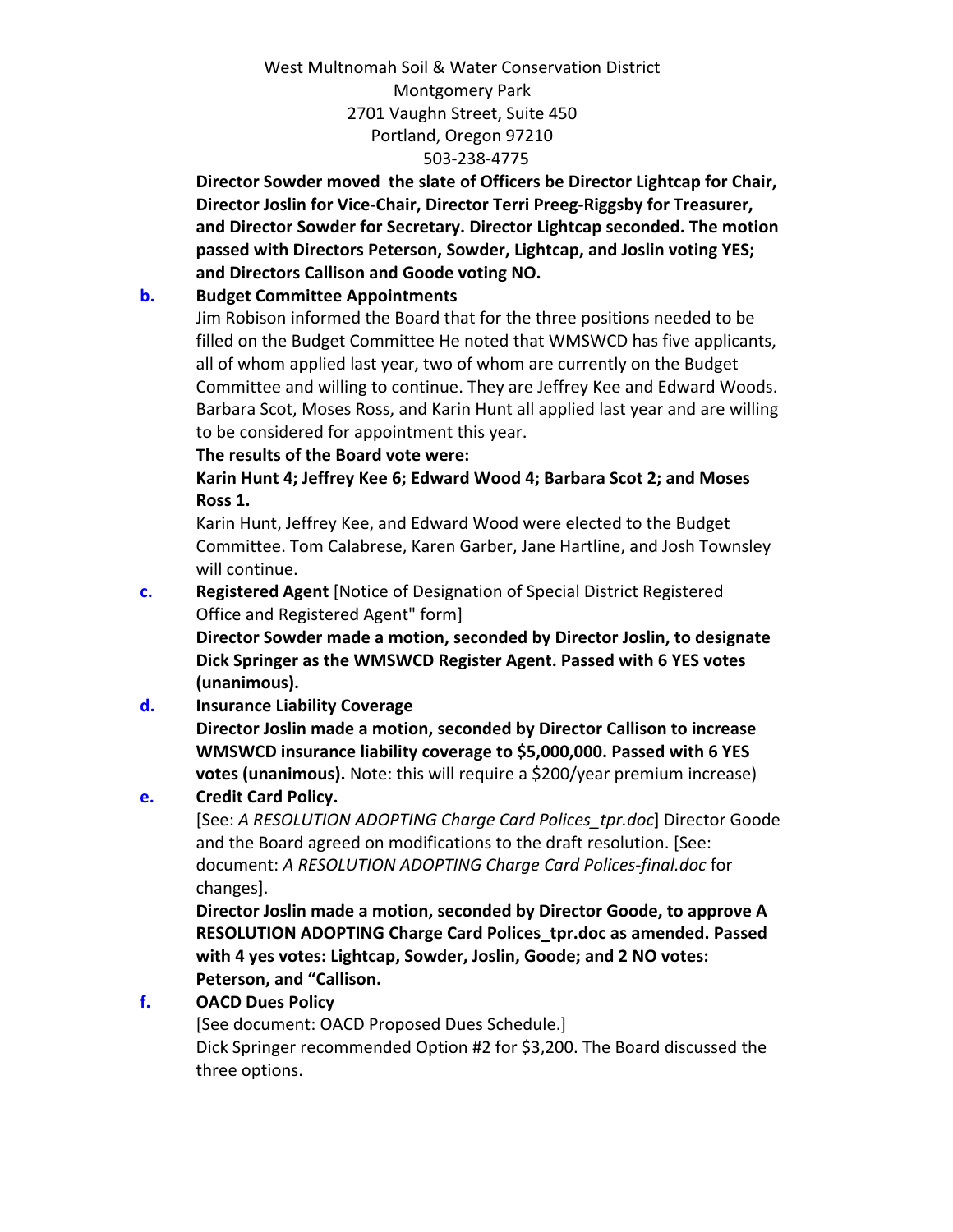# **Director Sowder made a motion, seconded by Director Lightcap, to approve** *Option #2***. Passed unanimously with 6 YES votes.**

# **g. Grant Programs**

[See document: *A RESOLUTION Creating Cost Share and Grant Programs.doc*] Dick Springer said that the resolution was similar to the Grant program that EMSWCD had.

**Director Sowder made a motion, seconded by Director Joslin, to adopt** *A RESOLUTION Creating Cost Share and Grant Programs***. Passed unanimously with 6 YES votes.**

## **h. RC&D Funding**

**Director Callison made a motion, seconded by Director Sowder, to write a letter urging support for continued funding for the RC&D to U.S. Representatives Blumenauer and Hooley.**

**Passed unanimously with 6 YES votes.**

## **i. Garden Wise brochure sponsorship**

Jim Robison informed the Board that \$1,000.00 has already been approved in the current WMSWCD budget for printing and distribution costs of the weed and Invasives brochure. And this expenditure requires no further Board action.

## **j. Partnerships – Connecting Green Alliance**

The decision of the Board was to have the District Manager attend Metro Green Alliance meetings and report to the Board. The Board will continue to review *Connecting Green Alliance*.

- **k. LNG Plants in Oregon (See Clackamas SWCD Letter on concern)** [Discussion postponed to next meeting.]
- **l.**

# **9. Non‐Agenda items**

- **a.** John Eccles will discuss Bank Stabilization District on Sauvie Island in April
- **b.** Sheila Ault from the ODA wishes to attend a WMSWCD meeting.

# **8. Confirm next meeting date and location and adjourn**

The West Multnomah Soil & Water Conservation District Board of Directors' next meeting will be Wednesday, March 19, 2008, 6:00pm at the Conservation Conference Room, 2701 NW Vaughn St, Suite 443, Portland.

## **9. List of documents reference above:**

- *Agenda\_Feb08.doc*
- *Draft WMSWCD Minutes 01‐03‐08*